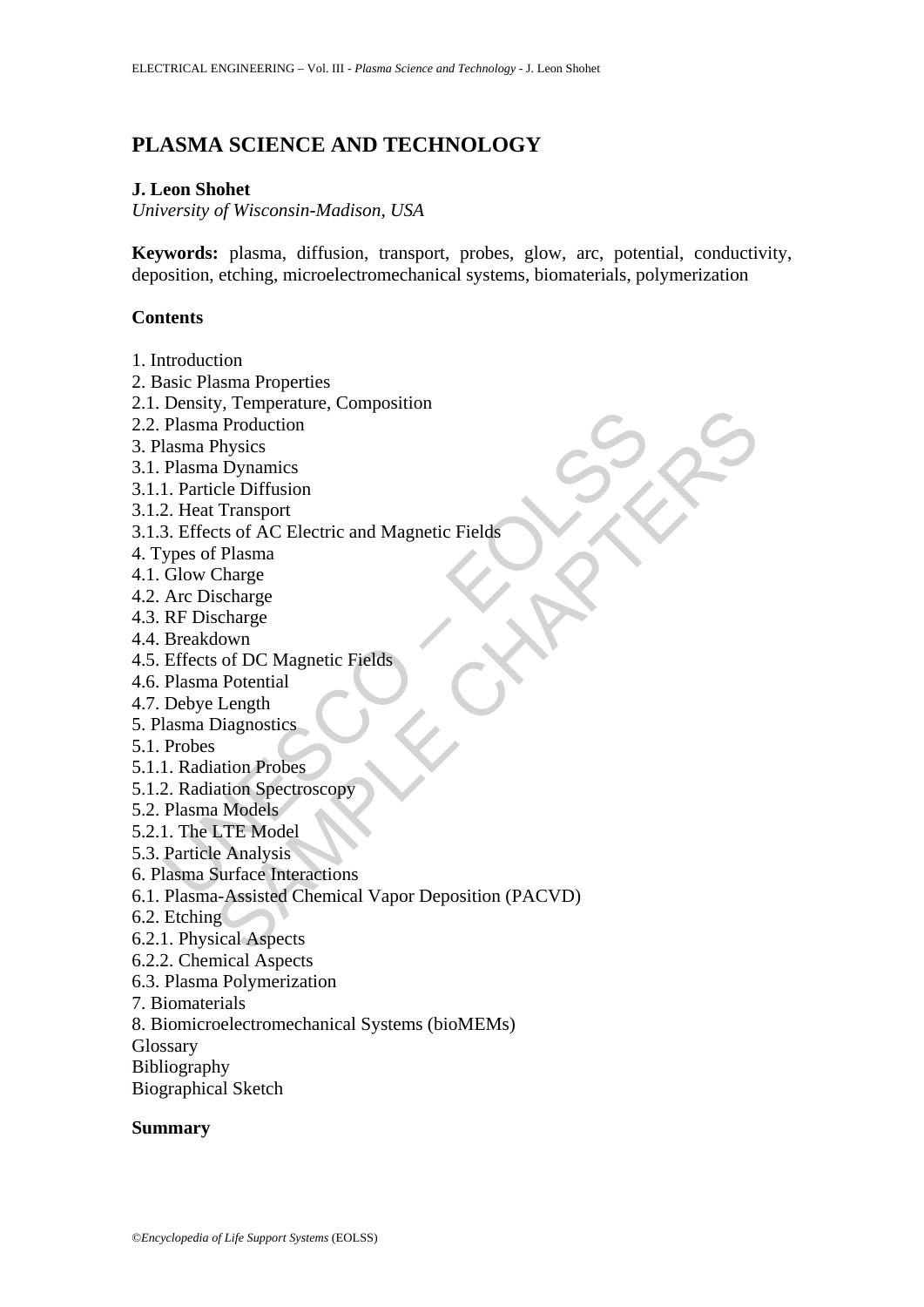The plasma state of matter can be considered primarily as a miniature chemical reactor, and some chemical reactions can only take place under such conditions. As a result, a unique opportunity exits for developing materials that are precisely tailored for use in the life sciences. In order to use plasma treatments properly, it is necessary to understand their properties, production, and use, and their interaction with materials. Basic plasma properties are described, including density, temperature, and composition, while at the same time the dynamics of such plasmas are considered so that particle and heat transport, and species concentration, can be calculated and measured. Key plasmasurface interactions are described, such as deposition, sputtering, etching, and implantation, along with types of chemical reactions in the plasma state as well as on surfaces immersed in the plasma that are of interest to the life sciences. Finally, some examples and descriptions of plasma-produced biomaterials and biomicroelectromechanical devices are provided.

### **1. Introduction**

**Accelerist Solution**<br>
In a ser composed of mixtures of electrons and positive and/or<br>
i, as well as neutral particles. They are affected by electric and<br>
che che and the used to modify their properties. The temperature of **Example 20** and positive and positive and/or negatively charged and and positive and positive and magnetic field as neutral particles. They are affected by electric and magnetic field be used to modify their properties. T Plasmas are composed of mixtures of electrons and positive and/or negatively charged ions, as well as neutral particles. They are affected by electric and magnetic fields, which can be used to modify their properties. The temperature of such plasmas can be quite high. As a result, many interactions between particles are substantially different when they are in the plasma state. Thus, new materials can be manufactured that can have improved properties, new chemical compounds may be produced, and the surfaces of existing materials can be altered. These aspects will have an increasingly significant role in the future of technology, especially as applied to the life sciences.

In the past, most applications of plasma technology to the life sciences treated plasma as a "black box" in which little if anything was known about its properties. At present, industrial plasma applications are largely empirical in nature. Further progress will require a much more thorough understanding of plasma behavior, as well as of the interaction of plasma with solid materials. Design tools, transportable diagnostics, and models are needed. It is one of the goals of this article to provide workers in the life sciences with a basic understanding of the physical and chemical properties of plasmas that have the potential to make them so useful in this area.

The use of plasma technology has applications that cover a broad range of activities and has a multibillion-dollar yearly impact in the economy. In order to understand how this occurs, we must first describe what a plasma is, how it behaves under the influence of electric and magnetic fields, and how it is characterized. Normally, we specify the following quantities when we describe plasma's composition: electron and ion temperatures, and electron and ion densities. We divide plasmas into two general types as follows:

- 1. *Industrial plasmas.* The ions in these plasmas are generally composed of masses above hydrogen (the molecular weights can reach several thousand), and are usually of two types: thermal (equilibrium) plasmas, in which the electron and ion temperatures are approximately equal, and nonequilibrium (glow-discharge) plasmas, which tend to have relatively high electron temperatures compared to the ion temperatures.
- 2. *Fusion plasmas.* These plasmas have much higher temperatures than industrial plasmas, are composed of light atoms—particularly hydrogen or its isotopes—and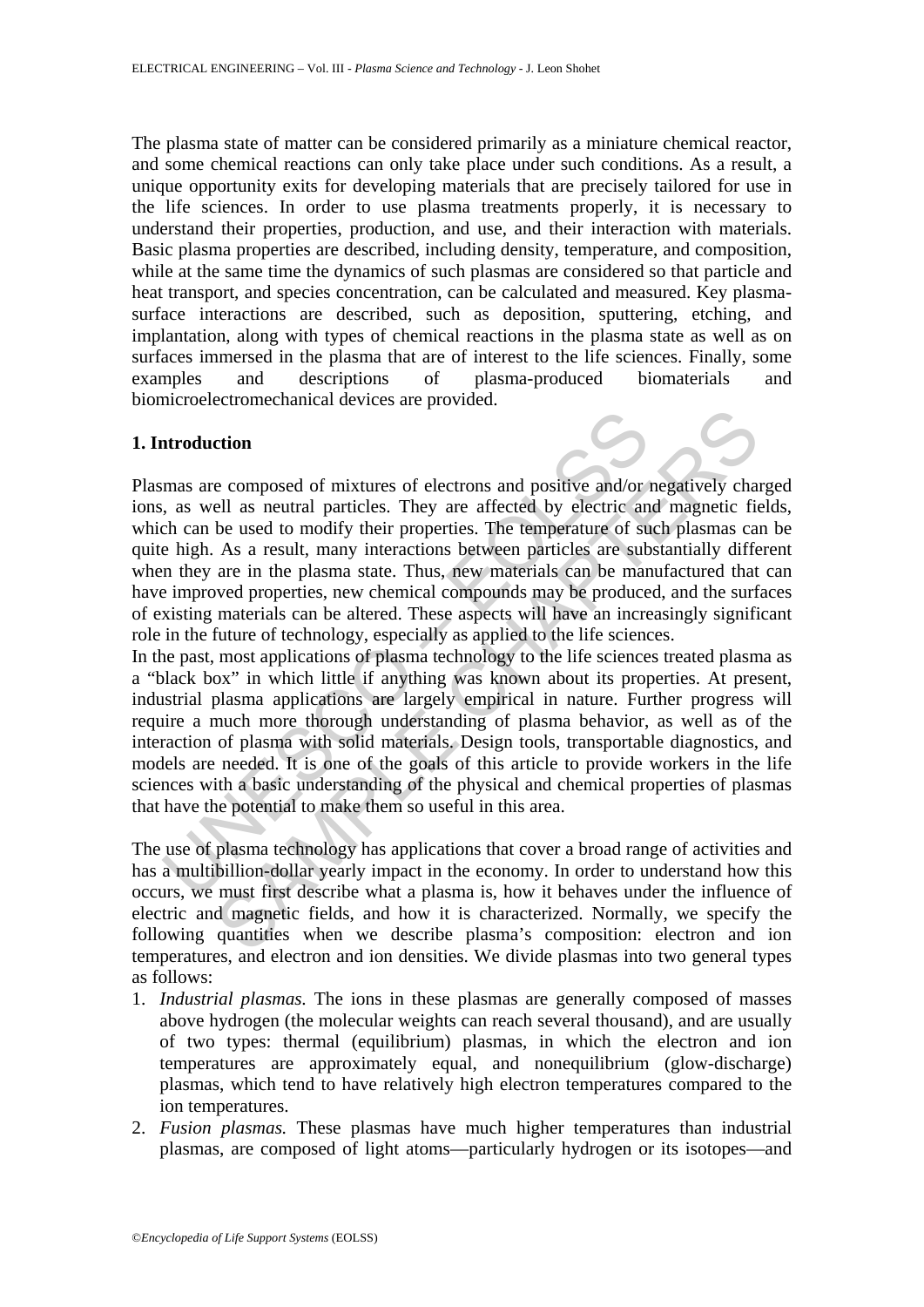are designed to produce energy by means of a thermonuclear reaction.

We characterize industrial applications in three broad and somewhat overlapping areas. They are:

- 1. Plasma processing, which encompasses applications in which plasmas or particle beams—charged or neutral—are used to alter an existing material, as in plasma etching, ion milling, ion implantation, or surface modification through plasma cleaning, hardening, or nitriding.
- 2. Plasma synthesis, which refers to applications in which plasmas are used to drive or assist chemical reactions to synthesize compounds, alloys, polymers, or other complex species starting from simpler starting materials. This could also include the inverse processes of plasma decomposition. Many chemicals and/or chemical reactions can only exist or take place in the plasma state.
- 3. Plasma electronics, which includes applications in which the unique properties of plasmas are used directly in devices, such as arc melters, microwave sources, switchgear, plasma displays, welders, analytical instrumentation, arc lamps, or laser tubes.

There are four common fundamental requirements needed for progress in applications of plasmas. They are:

- 1. Theory, modeling, and systems concepts.
- 2. Plasma chemistry and interactions.
- 3. Plasma diagnostics and characterization.
- 4. Plasma generation and confinement.

It is the purpose of this article to provide a general introduction to plasma science and engineering in order to show both the applications and how advances in this field can be made. The following short description of industrial applications of plasma processing and technology shows how widespread the impact of plasma technology is.

Plasma electronics, which includes applications in which the ur<br>plasma sare used directly in devices, such as are melters, m<br>switchgear, plasma displays, welders, analytical instrumentation,<br>tubes.<br>re are four common funda electronics, which includes applications in which the unique properties<br>electronics, which includes applications in which the unique properties<br>are used directly in devices, such as are melters, microwave some<br>ear, plasma **Plasma polymerization.** By ionizing a monomer gas, certain types of polymers can be made that can be deposited as coatings on various materials. There is an important application of this work in the biotechnology field, since biocompatible polymers can be used to coat various implant materials that would otherwise be rejected by the body and/or to provide a mechanism for drug delivery. Various pharmaceuticals and other "exotic" chemicals can only be made with this process, which is often a result of the combination of ion and free radical generation by the plasma. In addition, plasmas can activate, cross-link, or otherwise modify the structure of polymers, producing antiadhesion, antifouling, or bacterial-resistant surfaces.

**Plasma-assisted CVD (chemical vapor deposition).** Here, plasmas can be used to provide a mechanism to successfully deposit various chemicals on surfaces, either by treating the surface before deposition or by providing a chemical pathway for successful deposition.

**Sputter deposition.** In this case, plasmas are used to sputter particles from a target electrode, which are then deposited on a particular material.

**Plasma etching.** The major applications of this work are in the semiconductor industry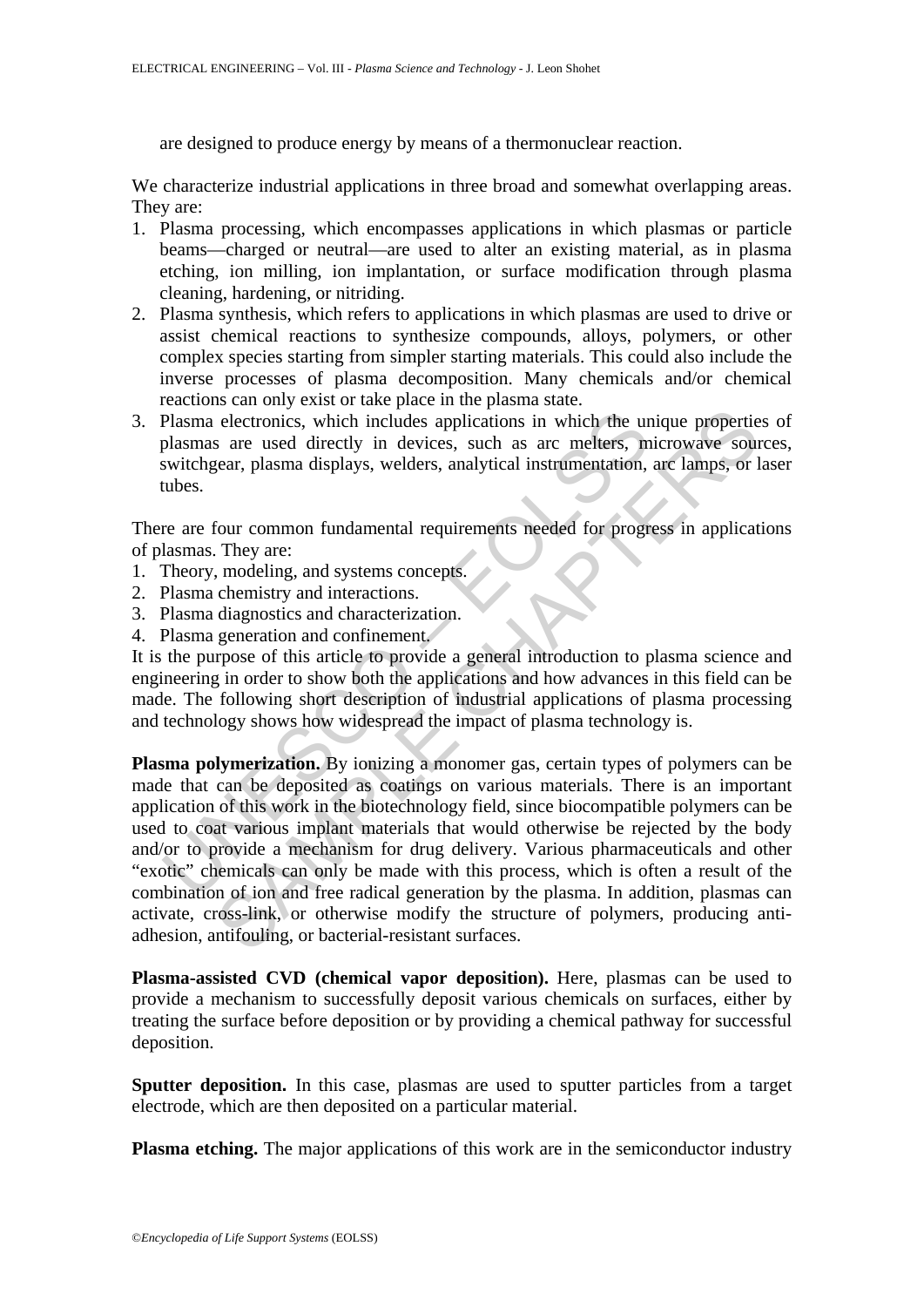and for the fabrication of microelectromechanical systems (MEMS). As the spacing between lines in integrated circuits shrinks to  $0.1 \mu$  and below, conventional "wet" etching using chemicals begins to fail. This is because such processing acts in a spherical direction and undercuts the walls between the etch regions. Appropriately designed plasma etching (dry etching), perhaps combined with electric and magnetic fields or ion beams, offers a dramatic improvement in the etch process, and it is believed that the future of the entire microfabrication industry will continue to rest with plasma processing for a long time to come.

**Ion milling.** Beams of ions can be used to cut or "mill" narrow regions of materials to great accuracy.

**Surface modification.** Plasmas can be used to modify the properties of materials by interacting on the surface of those materials in several ways. For example, tool steel can be hardened considerably by subjecting the tools to a nitrogen plasma. Turbine blades can be plasma-coated for improved mechanical and thermal properties.

**Welding.** The use of plasmas in welding, especially in arc welding, has been known for some time. However, many problems continue to exist with welding, and much of it is because of the lack of understanding of the plasma composition, the plasma temperature and density, and the electric field and current distribution in the welding arc.

**Discharge machining.** In this process, plasmas are used to provide a cutting surface between a thin wire and the work to be cut, usually by passing an arc between them through water.

racting on the surface of those materials in several ways. For examended considerably by subjecting the tools to a nitrogen plass<br>be plasma-coated for improved mechanical and thermal properties<br>be plasma-coated for improve **Arc devices***.* A major component of US industry has involved the use of arc technology in the electrical power system field. Switchgear today is still being designed empirically without the understanding of plasma-surface interactions. The US switchgear industry is suffering greatly from foreign competition as a result. Area illumination is a major application of this technology as well, with activity above US\$20 billion per year.

continuant and can be calculated in several way. For example, tool steeld considerably by subjecting the tools to a nitrogen plasma. Turbine bl. ma-coated for improved mechanical and thermal ways. For example, tool steeld **Arc melting.** Arc furnaces have been in use for many years. Their applications to the refining and extraction of ores have been many. Yet, major improvements can be made if the interactions of plasmas with ores and metals are properly understood. For example, in the melting of iron ore, 20 lb (9.07 kg) of graphite electrode are used up per ton of ore. If just 1 lb (0.45 kg) of graphite were saved per ton of iron ore, US\$20 million per year savings would result.

**Plasma spray.** This is a coating process that sputters heavy particles (clumps) from the cathode of an arc system and then directs the spray of these particles to a surface for coating. It has applications where thick coatings are required.

Much needs to be done to formulate appropriate understanding of plasma and plasmasurface interactions. Measurements have often found that intuitive understandings of plasma behavior have not been borne out when the actual measurements are made. However, if the measurement system itself results in a perturbation of the plasma, the results may be unclear, and thus noninvasive diagnostics need to be developed.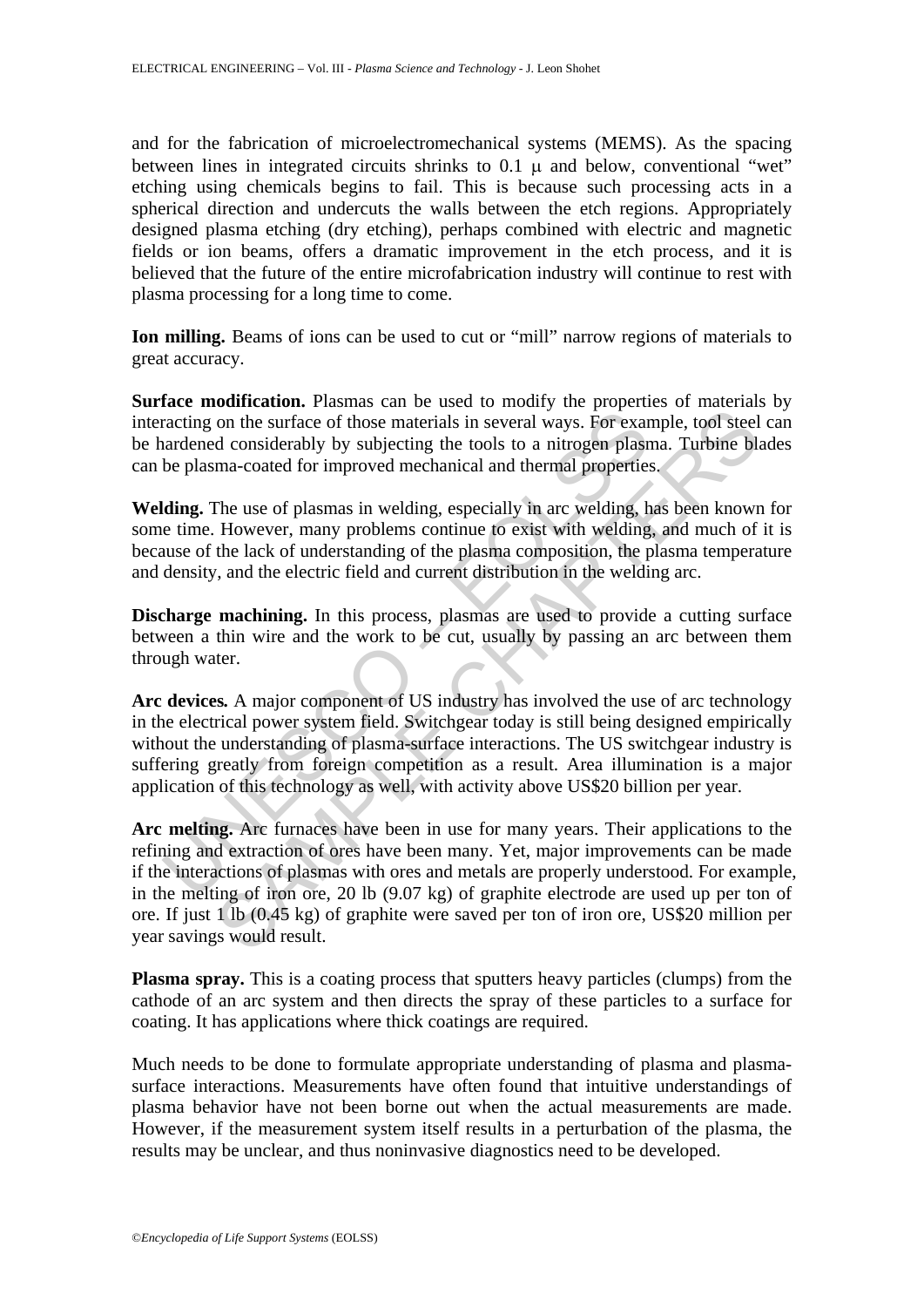## **2. Basic Plasma Properties**

## **2.1. Density, Temperature, Composition**

The mixture of ions, electrons, and neutral particles making up a plasma must be describable in terms of quantities that can be used to depict them so that their properties can be analyzed. There are several of these quantities that provide a useful comparison. They include:

- *Density.* Described by  $n_e$ ,  $n_{ix}$ , and  $n_x$ , which refer to the electron density; the ion density of species, *x*; and the neutral density of species, x, respectively. It is important to note that most plasmas contain ions of several different species (positively and/or negatively charged), and the number density—usually expressed in units of particles per  $cm<sup>3</sup>$ —is a very important quantity. The density is usually a function of both position and time.
- unction of both position and time.<br> *emperature*. Another important quantity that is needed to character emperature of the individual components (i.e.,  $T_e$ ,  $T_m$ , and 1 so a quantity that is not usually constant in space parameter of the individual components (i.e., T<sub>R</sub>, T<sub>RK</sub>, and T<sub>R</sub>). The dentative of both position and time.<br> *uture*. Another important quantity that is needed to characterize a plasm<br> *uture*. Another important quanti • *Temperature*. Another important quantity that is needed to characterize a plasma is the temperature of the individual components (i.e.,  $T_e$ ,  $T_{ix}$ , and  $T_s$ ). Temperature is also a quantity that is not usually constant in space or time, and is often measured in degrees kelvin or electron volts  $(1 \text{ eV} = 11\,600 \text{ K})$ .

These two quantities should be measured experimentally and are then often modeled theoretically, depending on the nature of the various processes that act to change them. In particular, we refer to the following processes:

- Attachment, in which a neutral particle and an electron combine, producing a negatively charged ion.
- Diffusion, in which particles diffuse in position space or velocity space. Thermal diffusion is related to particle diffusion, but refers to energy, not particle transport.
- Recombination, in which ions and electrons recombine to form neutral particles; radiation is sometimes emitted.
- Ionization, the inverse of recombination.
- Excitation, in which neutral particles or ions—which are not fully stripped—gain energy, which is evident by orbital electrons moving to higher energy states.
- De-excitation—the inverse of excitation; often, radiation is emitted.

There are many ways in which these processes can occur, such as ionization by electron impact, chemical ionization, or radiation absorption.

It is often surmised that a plasma is electrically neutral, but such a condition usually does not occur when a plasma is in contact with a surface. Under these circumstances, a "sheath" is developed about the surface in which either electrons or ions are the dominant species. Usually, this results in a net electric field in the sheath. Sheaths have considerably different properties than do the neutral plasma, and care must be taken to understand them. The conductivity of a plasma may actually be quite high, often greater than metals.

The composition of the plasma is of paramount importance. Here, one needs to know the mass numbers of all of the ions and neutral particles in the plasma. In many cases, it is desirable to know this as a function of both time and position, and the nature of the diagnostic devices needed to determine this ranges from very simple to very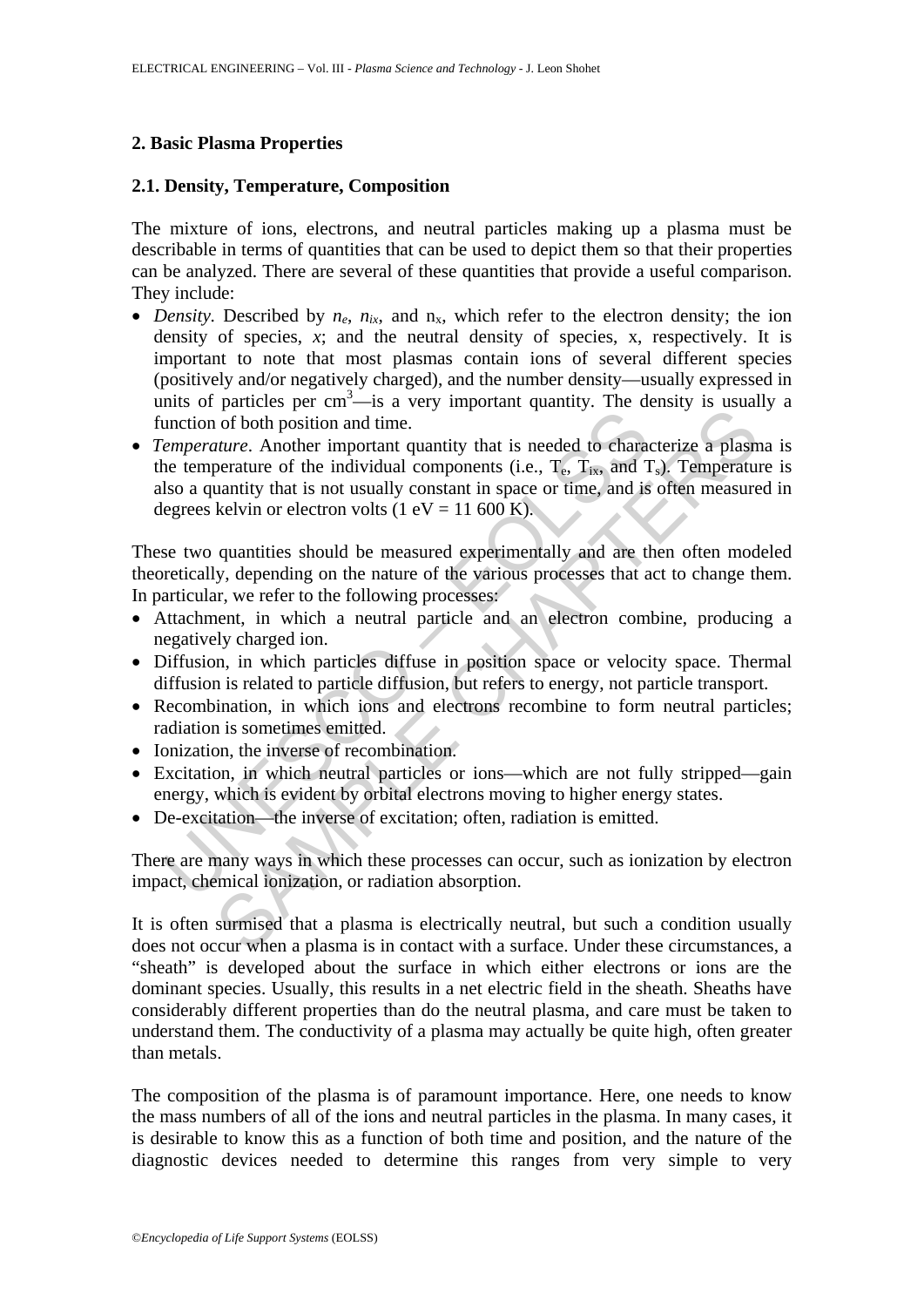sophisticated indeed.

### **2.2. Plasma Production**

Plasmas may be generated by passing an electric current through a gas. Normally, gases are electrical insulators, but there are always a few charge carriers present that can be accelerated by the electric field and can then collide with neutral particles, producing an avalanche breakdown—thus making the plasma. The electric field needed for breakdown can be made with a potential set-up between a pair of electrodes, with an "electrodless" rf (radio-frequency) induction coil, with shock waves, with lasers, or with charged or neutral particle beams. The latter processes can also produce gaseous plasmas if they impinge on a solid target. In addition, heating various materials usually alkali metals—in ovens or furnaces will cause not only evaporation of neutral particles but also ionization, and plasmas may be made in this way. Many chemical processes can also cause ionization.

### **3. Plasma Physics**

### **3.1. Plasma Dynamics**

The dynamics of the motion of the charged particles in a plasma are governed by the fundamental equation of motion:

$$
\mathbf{F} = q(\mathbf{E} + \mathbf{v} \times \mathbf{B}) \tag{1}
$$

where **F** is the force on the charged particle, **E** is the electric field, **B** is the magnetic field, and *v* is the charged particle's velocity.

UNESCO – EOLSS (a) interest and plasmas may be made in this way. Many chem<br>
an also cause ionization.<br> **Physics**<br> **Example Chapter 20** and plasma are governed by<br> **Example 20** and equation of motion:<br> **Physics**<br> **Example 20** and a plasma If one knew all of the values of the electric and magnetic fields, including those produced by all of the particles—self-consistent fields—at the location of each particle, and if collisions between particles could be neglected, then the trajectories of all the particles could be obtained simultaneously with a computer. However, such a computer does not exist, since literally billions of equations would need to be solved simultaneously. In addition, collisions between particles—including charged-particle– neutral-particle collisions—must occur, so such a method cannot be totally practicable. However, much understanding can be gained with numerical simulation of "clumps" or "clouds" of plasmas using modern supercomputers, where upward of a million simultaneous equations can be solved over a reasonable time period.

Thus, we need to develop a means to consider collisional interactions between particles making up the plasmas. Such interactions are classified into two types: elastic and inelastic collisions. In elastic collisions, the kinetic energy, linear momentum, and angular momentum of the two colliding particles are conserved. In inelastic collisions, some of the energy and momentum is changed into or from internal vibration energy and chemical energy (such as chemical bonds), or conducts the processes of ionization, excitation, recombination, or de-excitation, and potentially generates electromagnetic radiation during the process as well.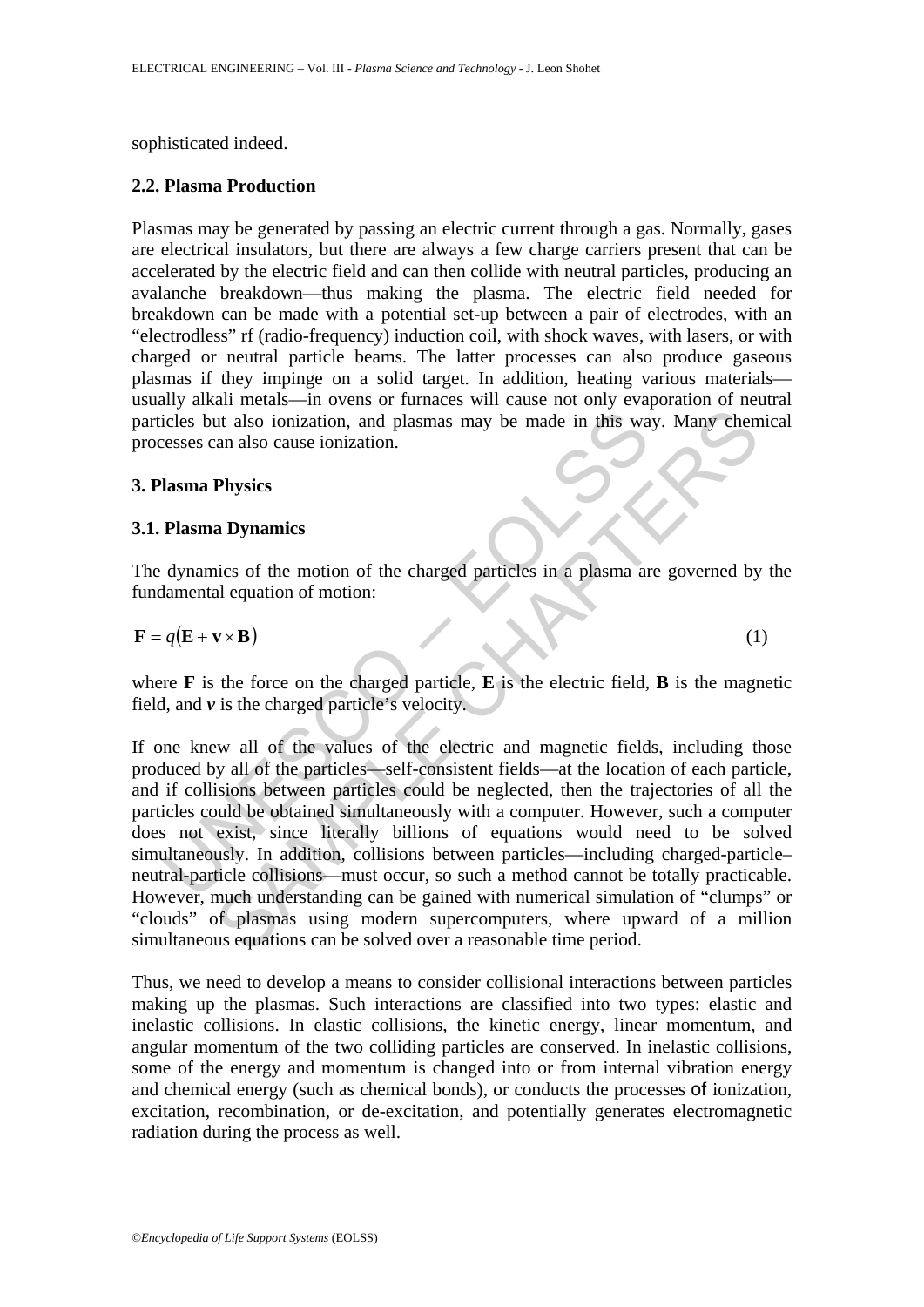The most common representation for such interactions is called the collision crosssection. We develop this formulation as follows. Let us assume that a beam of particles of density, *n* particles cm–3; traveling with a velocity, *v*; and of cross-section, A; passes through the plasma a distance,  $dx$ . Let N be the number of plasma particles/cm<sup>3</sup>. The number of beam particles colliding with plasma particles per unit time may then be written as:

$$
\frac{dn}{dt} = -[(N\sigma A dx)/(A dx)]nv\tag{2}
$$

The term, *NσAdx*, is the probability of collision in the volume, *A dx*, and *nv* is the particle current density of incoming beam particles;  $\sigma$  is the collision cross-section for this particular process. We may also write  $v dt = dx$  and  $N \sigma = p_0 p_c$ , and we can rewrite Eq.  $(2)$  to be:

$$
n = n_0 \exp(-p_0 P_{cx})
$$

It is also convenient to write:

$$
n = n_0 \exp(p_0 P_c vt) = n_0 \exp(-v_c t)
$$

particular process. We may also write  $v$  at  $u = dx$  and  $N = D\phi v_c$ .<br>
(2) to be:<br>  $n_0 \exp(-p_0 P_{c}x)$ <br>
also convenient to write:<br>  $n_0 \exp(p_0 P_c vt) = n_0 \exp(-v_c t)$ <br>
oducing an average collision frequency,  $v_c = p_a P_c v$ . In the above<br>
sab Share process. We may also write  $v$  at  $u = ax$  and  $Nv = p_0p_c$ , and we can leve:<br>  $(p_0P_cvt) = n_0 \exp(-v_c t)$ <br>
3 an average collision frequency,  $v_c = p_0P_c v$ . In the above equations,  $P_c$  is<br>
of collision for a particular process a introducing an average collision frequency,  $v_c = p_o P_c v$ . In the above equations,  $P_c$  is the probability of collision for a particular process and  $p_0$  is the "reduced" pressure = 273 p/T, which expresses a concentration  $N/V = 3.54 \times 10^{16} p_0$  molecules/cm<sup>3</sup>. The term  $p_oP_c$  has units of 1/length, or  $1/(p_oP_c) = \lambda$ —the mean free path.

Each process has its own cross-section, which in many cases can only be determined experimentally.

# TO ACCESS ALL THE **39 PAGES** OF THIS CHAPTER, Visit: http://www.eolss.net/Eolss-sampleAllChapter.aspx

#### **Bibliography**

- - -

Blaustein B.C. (ed.) (1969). *Chemical Reactions in Electrical Discharges.* Advances in Chemistry Series No. 80. New York: American Chemical Society. [A compendium of chemical reactions for many different processes.]

Brown S.C. (1959). *Basic Data of Plasma Physics*. New York: Wiley. [The seminal reference to how charged particles interact in actual discharges. It includes cross-section measurements, both as formulas and shown graphically from experiments.]

Bunshah R.F. (ed.) (1992). *Deposition Techniques for Films and Coatings*. Park Ridge, NJ: Noyes. [A practical resource manual for key deposition processes. It is very useful for those who wish to set up their

 $n = n_0 \exp(-p_0 P_{cx})$  (3)  $n = n_0 \exp(p_0 P_c vt) = n_0 \exp(-v_c t)$  (4)